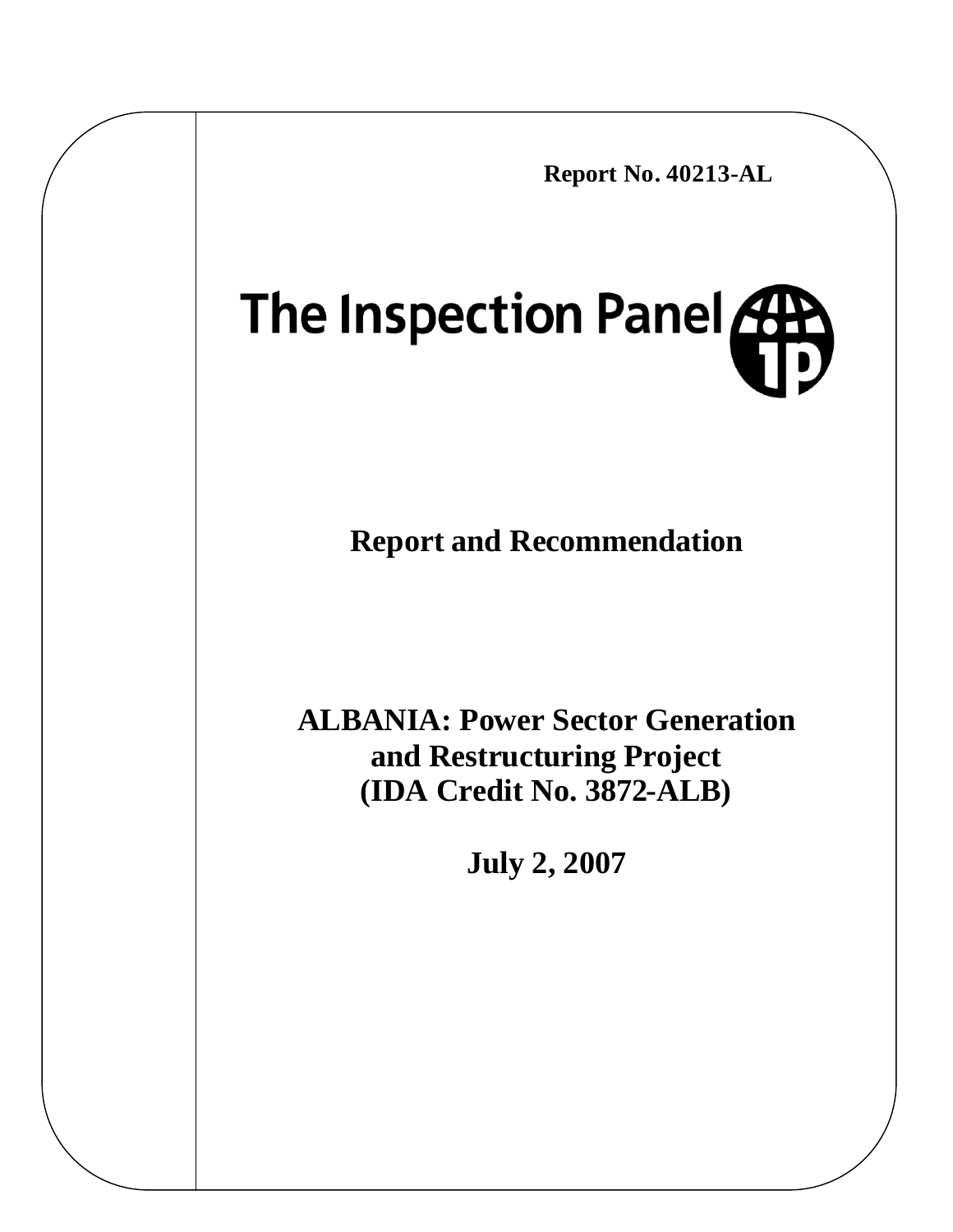## **The Inspection Panel**

# **Report and Recommendation on Request for Inspection**

# **ALBANIA: Power Sector Generation and Restructuring Project (IDA Credit No. 3872 ALB)**

- 1. On April 30, 2007, the Inspection Panel (the "Panel") received a Request for Inspection (the "Request") dated April 30, 2007, related to the Albania Power Sector Generation and Restructuring Project (the "Project") financed by the International Development Association  $(IDA)^1$  (Credit No. 3872 ALB). The Request was submitted by Mr. Lavdosh Ferruni, on behalf of the Civic Alliance for the Protection of the Bay of Vlora (CAPBV). On May 2, 2007, the Panel received a second document containing evidence of Mr. Ferruni's authority to represent eight persons who live in the city of  $Vlora<sup>2</sup>$  and who claim to be affected by the Project. $3$
- 2. On May 2, 2007, the Panel registered the Request and notified the Executive Directors and the President of the International Development Association (IDA) that it had registered the Request. 4 The Panel received Bank Management's Response to the Request for Inspection on June 1, 2007 (the "Management Response").
- 3. As provided in paragraph 19 of the 1993 Resolution establishing the Inspection Panel (the "Resolution")<sup>5</sup>, the purpose of this report is to determine the eligibility of the Request and make a recommendation to the Executive Directors as to whether the matters alleged in the Request should be investigated.

# **A. The Project**

 $\overline{a}$ 

4. The development objective of the Project is "*to achieve significant improvement in power system performance through: (a) priority investments to increase*

<sup>&</sup>lt;sup>1</sup> For the purposes of this Report, the IDA is also referred to as the "Bank".

 $2^2$  The city is referred to as Vlora or Vlore in different documents. This report uses "Vlora."

<sup>&</sup>lt;sup>3</sup> These eight persons, Civic Alliance for the Protection of the Bay of Vlora (CAPBV) and Mr. Lavdosh Ferruni, collectively hereinafter referred to as the "Requesters."

<sup>&</sup>lt;sup>4</sup> The Inspection Panel, Operating Procedures (August 1994) (hereinafter "the Operating Procedures"), at ¶ 17.

<sup>&</sup>lt;sup>5</sup> International Development Association (IDA) Resolution 93-6, dated September 22, 1993.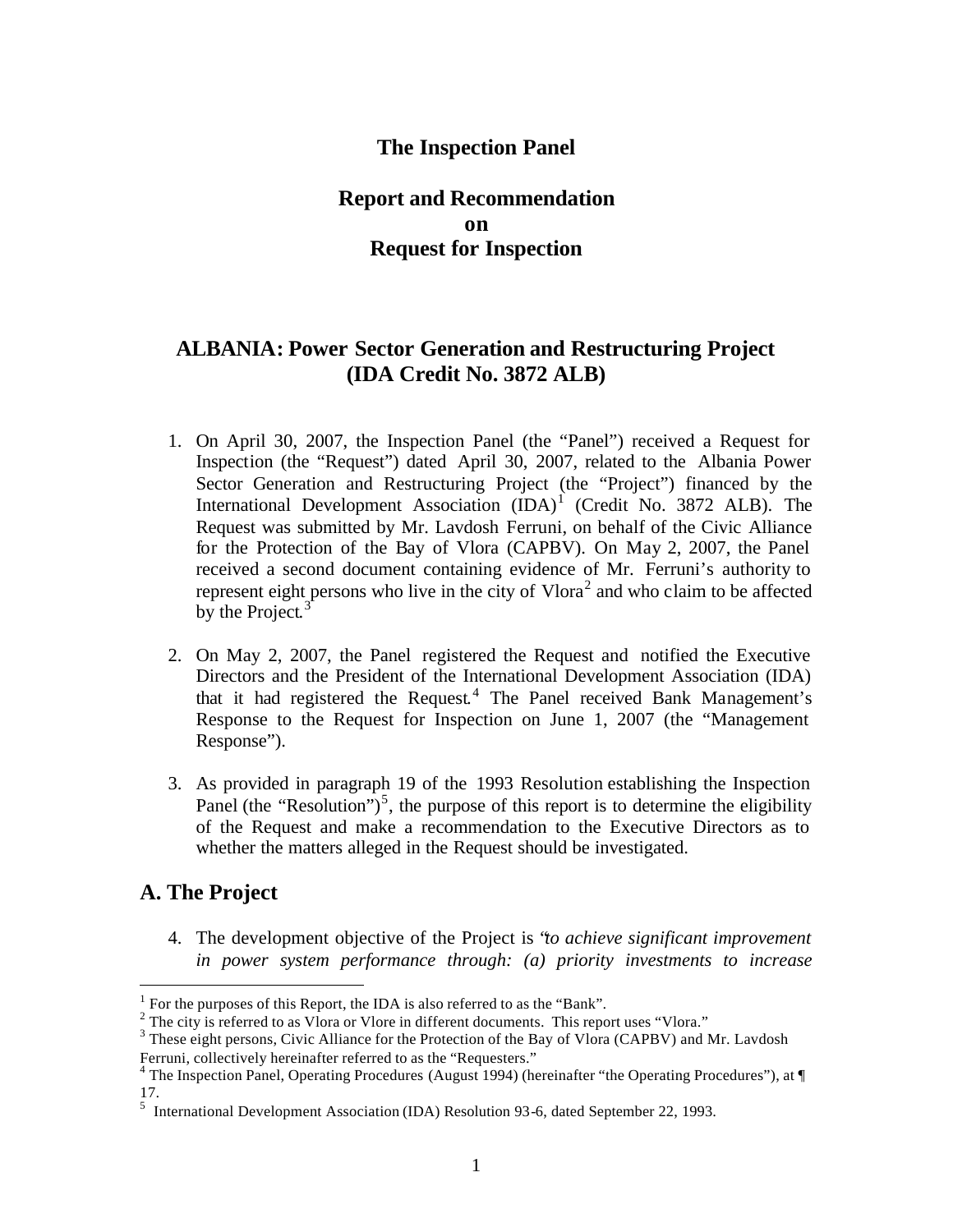*domestic thermal generation; and (b) measures to implement sector reforms and institutional strengthening*."<sup>6</sup> The objective is to be achieved through two Project components: a combined-cycle power station, and technical assistance and training.

- 5. The first component includes the "*construction of a combined-cycle power station (Vlore Thermal Power Plant) at a six -hectare Greenfield site about 6 km north of Vlora adjacent to an oil tanker terminal"* and the "*rehabilitation of the adjacent oil tanker terminal, and connection to the transmission network."* The second component includes the "*provision of technical assistance to the Albanian Power Corporation (KESH) for the implementation of the Project, improvement of operation of KESH and sector reforms and provision of training to KESH in procurement and environmental management*."<sup>7</sup>
- 6. According to the Project Appraisal Document (PAD), Vlora Thermal Power Plant would be designed to allow conversion to natural gas if and when imported gas is brought to Albania. The plant size would be 85 MW – 135 MW depending on the evaluation of bids.
- 7. Management of the implementation of the Project would be carried out by the Albanian Power Corporation (KESH). The Vlora Thermal Power Plant would be owned and operated by a separately incorporated enterprise, with all of its shares held by KESH. There would be a power purchase agreement between the company and KESH, probably with a guaranteed take-or-pay arrangement for a limited period and a provision for automatic adjustments to reflect variations in the price of imported distillate  $oil<sup>8</sup>$ .

# **B. Financing**

 $\overline{a}$ 

8. The total Project cost is estimated to be US\$112.66 million. The estimated cost of the Project includes US\$3 million for the refurbishment of the existing oil tanker terminal and US\$4.4 million for connection to the Albanian transmission system at the planned Babica 220/110kV substation located seven km away. The total Project cost also includes US\$4.85 million for technical assistance and training. The Project is being financed through an IDA Credit equivalent to US\$25 million (SDR 16.9 million)<sup>9</sup>, an European Bank for Reconstruction and Development (EBRD) loan in an amount of US\$37.5 million, and an European Investment Bank (EIB) loan in an amount of US\$37.5 million. KESH is contributing

<sup>&</sup>lt;sup>6</sup> Project Appraisal Document on a Proposed Credit in an amount of SDR 16.9 million (US\$ 25 million equivalent) to Albania for the Power Sector Generation and Restructuring Project, dated February 17, 2004, hereinafter "PAD", pg.2.

<sup>&</sup>lt;sup>7</sup> Development Credit Agreement between Albania and International Development Association for Power Sector Generation and Restructuring Project dated April 6, 2004, pg.14.

<sup>8</sup> According to the PAD, this arrangement will provide for "*a track record of the financial performance of*  the subsidiary company..." and "*could facilitate its subsequent privatization*" (PAD, pg18).<br><sup>9</sup> The IDA Credit was relent to KESH for 20 years with a 5 year grace period and an interest rate equal to

the six-month US Dollar Libor rate plus 0.75%.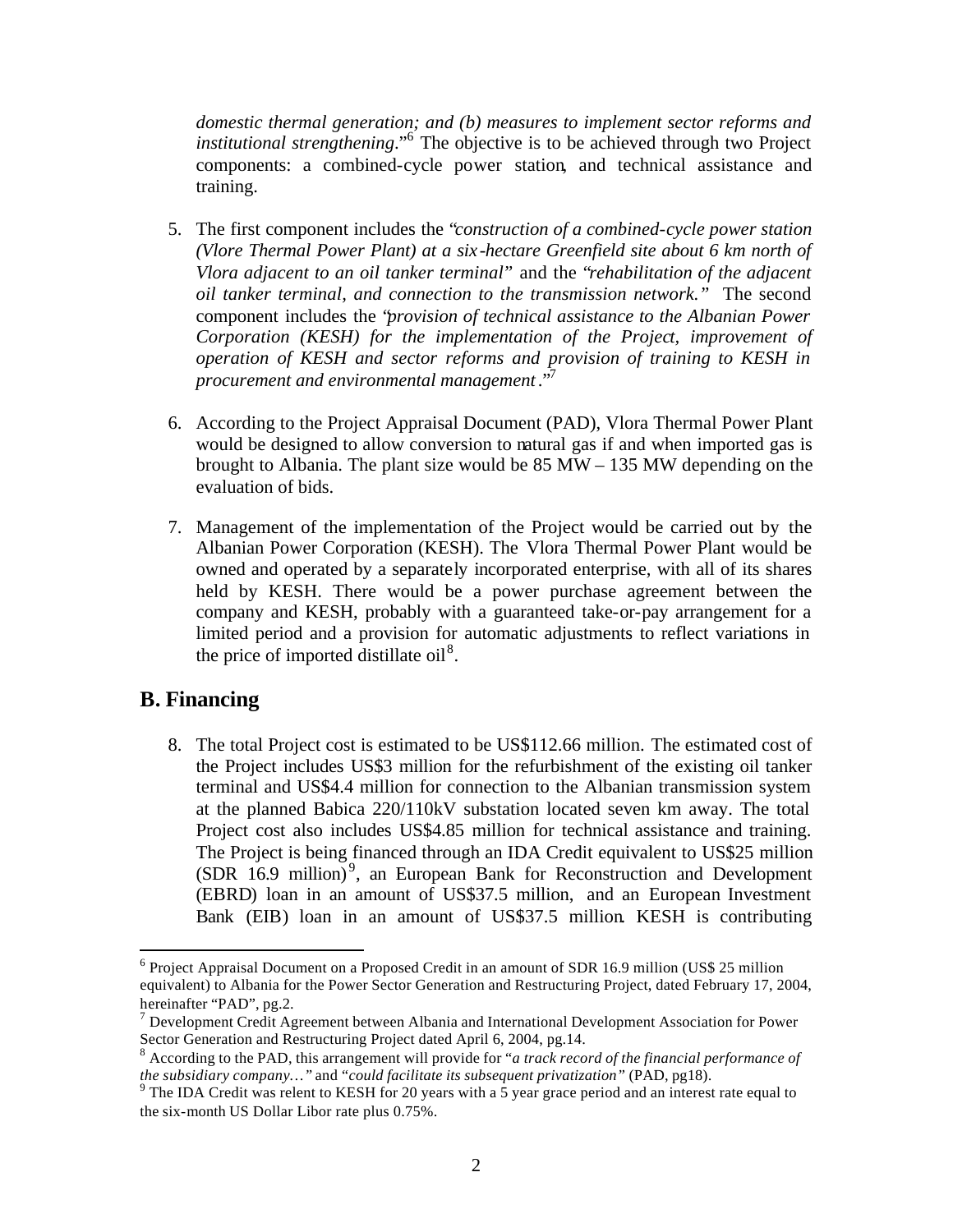US\$12.66 million to the Project cost. The IDA Board of Executive Directors approved the Credit on March 16, 2004; it became effective on January 25, 2005. The Project Closing Date is January 31, 2008. As of May 2, 2007, SDR 450,000, or about 2.7% of the IDA Credit, had been disbursed.

## **B. The Request**

- 9. According to the Request, "*if built, the Vlora Thermal Power Plant will destroy environment, tourism, safe fisheries, natural habitat, ecosystem, coral colonies as well as the unique historical and cultural significance of the entire Vlora Bay and Narta Lagoon."<sup>10</sup>* The Request states that, "*the Environmental Impact Assessment, in* [sic] *which the Bank has based its loan, refers only to one thermal power plant of 100 MW, while in the decision of the Government No. 610 dated 09/21/2004 - which the Bank is or should have been aware of - it is explicitly written that it is agreed to reach a capacity of 300 MW in next phases."* The Request further indicates that *"the Government approved (Law No. 9231 dated 05/13/2004) just one km far from Vlora Thermal Power Plant a concessional agreement of building of* [a] *large oil storage deposit in the Vlora Bay."*
- 10. According to the Request*, "the procedures concerning the Vlora Thermal Power Plant were already found in violation of Article 6 of the Aarhus Convention on Access to Information, Public Participation and Access to Justice, as determined by the Aarhus Convention Compliance Committee in its Draft Finding and Recommendations of March 23, 2007."*
- 11. The Requesters have confirmed that they contacted Bank Management on several occasions.<sup>11</sup> However they are not satisfied with the answers and explanations provided. The Requesters assert that the Bank Management failed to consider the fact that: "*(a) the Project is based on the material misrepresentation of the site; (b) the Environmental Impact Assessment upon which the Bank's loan was based was misleading, illegal and wrong; and (c) the Bank's procedure leading to the Project is in violation of Albania's laws on environment, public participation, cultural heritage and Environmental Impact Assessment, as well we the EU's laws and guidelines."<sup>12</sup>*
- 12. In their Request to the Inspection Panel, the Requesters asked the Panel to recommend to the Board of Executive Directors of the World Bank that an investigation be conducted on the alleged matters.

 $10$  Request for Inspection, letter dated April 30, 2007, para. 3, p.1

<sup>&</sup>lt;sup>11</sup> Letter to Orsalia Kalantzopoulos and Nadir Mohammed dated June 20, 2005; letters to Shigeo Katsu during the year of 2006 by Dr. Anna Kohen, Honorary Citizen of Vlora and Honorary Member of Civic Alliance for the Protection of the Vlora Bay; and meetings in Tirana with Orsalia Kalantzopoulos, Nadir Mohammed and Arlene Fleming.

 $12$  Request for Inspection, letter dated April 30, 2007, para. 5, p.2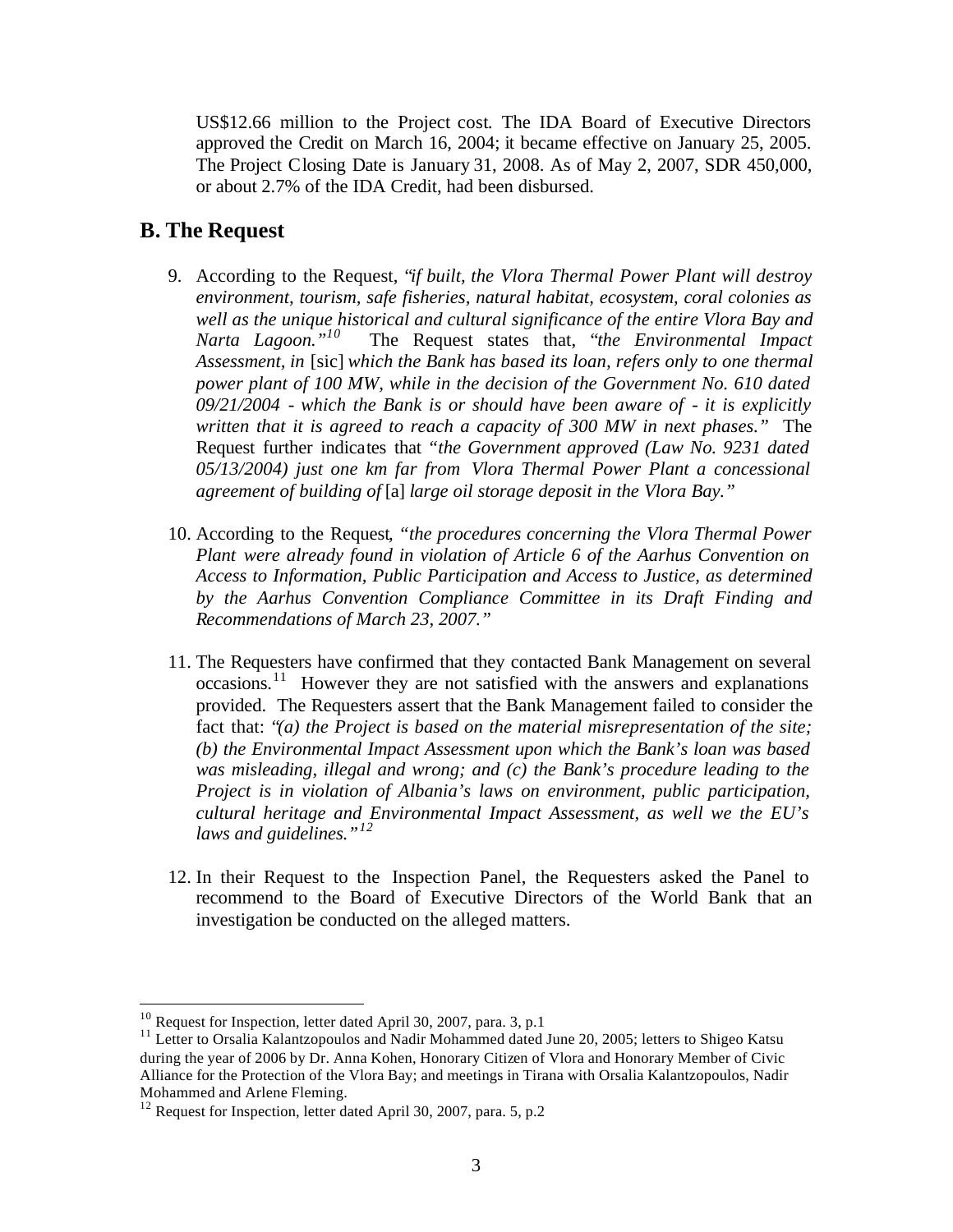13. In the Notice of Registration the Panel noted that the above claims may, *inter alia,*  constitute non-compliance by the Bank with various provisions of the following Operational Policies and Procedures:

| <b>OMS 2.20</b>  | Project Appraisal                                |
|------------------|--------------------------------------------------|
| OP/BP 4.01       | <b>Environmental Assessment</b>                  |
| OP/BP 4.04       | Natural Habitats                                 |
| OP/BP 4.12       | <b>Involuntary Resettlement</b>                  |
| OP/BP 10.04      | Economic Evaluation of Investment Operations     |
| <b>OPN 11.03</b> | Management of Cultural Property in Bank-Financed |
|                  | Projects                                         |
| OP/BP 13.05      | Project Supervision                              |

### **C. Management Response**

- 14. On June 1, 2007, Management submitted its Response to the Request for Inspection. <sup>13</sup> The Response addresses key issues raised by the Requesters. The Response includes 6 annexes.
- 15. The Response states that Albania has suffered from electricity shortages since the summer of 2000, which is due to growth in electricity demand and impacts from adverse hydrology on Albania's predominantly (95 percent) hydropower-based system. Management states that since 1997, Albania has had to import significant quantities of electricity. At the end of 2006, and as recently as January 2007, the country has suffered from significant power supply disruptions.<sup>14</sup>
- 16. Management states that the electricity crisis has had multiple adverse impacts on the poor. Management further notes that the use of budge tary resources for electricity imports means that funds are diverted from poverty reduction efforts.
- 17. The Response states that Albania's electricity needs are supplied almost solely by hydropower, which is subject to considerable variability since it is dependent on rainfall. Management states that "*the average generation in a normal hydrological year is about 4,000 GWh, compared to current demand of about 6,800 GWh.*" <sup>15</sup> Management asserts that domestic thermal generation capacity is needed to reduce dependence on the import of electricity and to diversify domestic generation.
- 18. Management states that following the request of the Government of Albania to assist in arranging donor financing for a new thermal electric power plant (TEP), the Bank initiated discussions with EIB and EBRD regarding co-financing of a TEP, and informed the Government in January 2002 that the three institutions

<sup>&</sup>lt;sup>13</sup> Bank Management Response to Request For Inspection Panel Review of the Albania: Power Sector Generation and Restructuring Project (IDA Credit No. 3872 ALB), June 1, 2007.

 $14$  Management Response,  $\P$  6.

<sup>15</sup> Management Response, ¶ 9.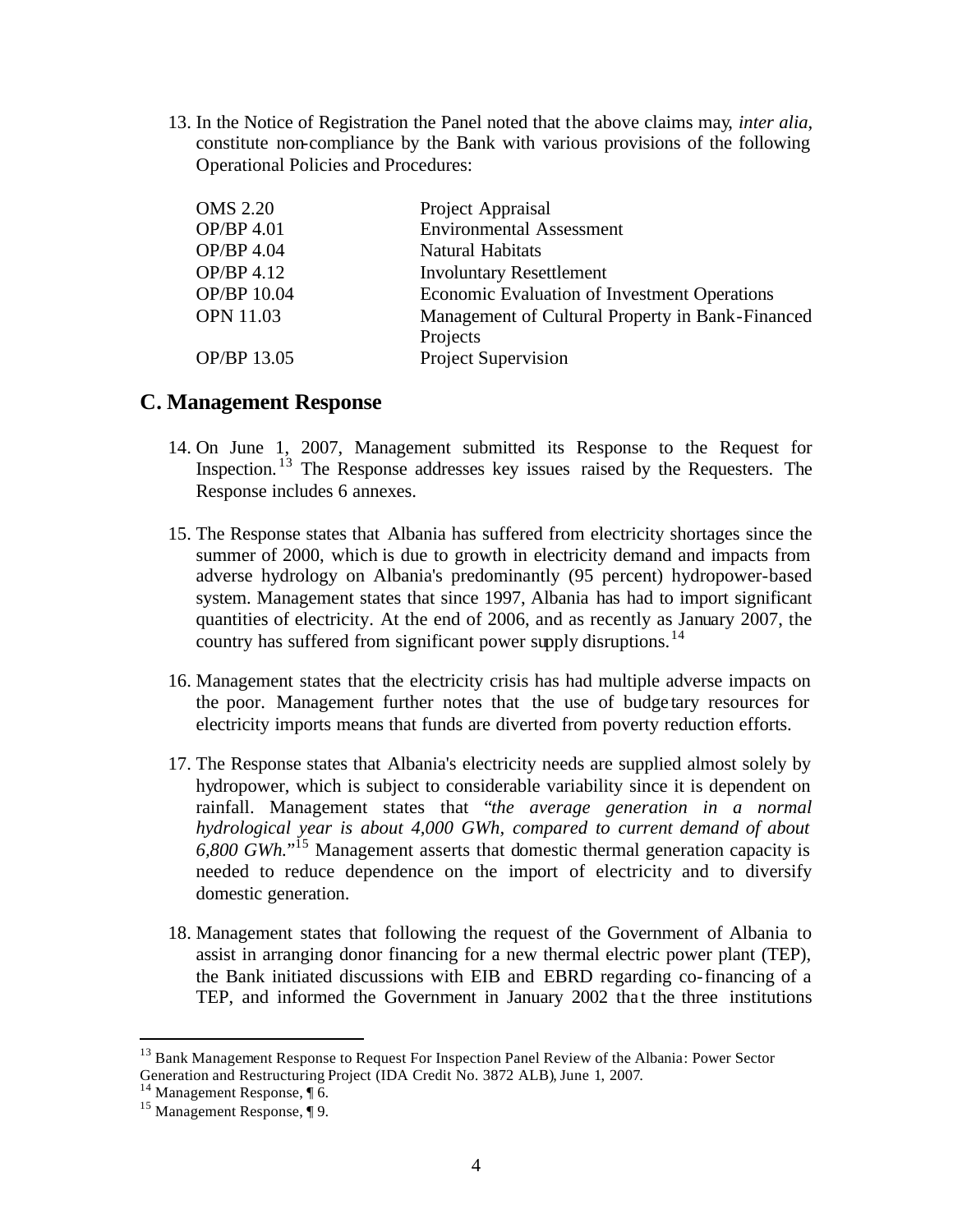were prepared to assist in financing the Project. Management states that in 2002 an internationally recognized consulting firm prepared a siting and feasibility study of the proposed TEP with financing from the United States Trade and Development Agency (USTDA), and that this consulting firm also prepared the environmental assessment of the Project in  $2003$ <sup>16</sup>

- 19. Management notes that in January 2003, the European Commission and Albania started negotiations on a Stabilization and Association Agreement. Management states that the Albanian system needed to be interconnected with the Union for the Coordination of Transmission of Electricity (UCTE), which is the association of transmission system operators in continental Europe. Management further states that maintaining UCTE interconnection required Albania to meet a number of conditions and one of these conditions was the commissioning of the Vlora  $\text{TEP}$ <sup>17</sup>
- 20. Management states that based on a review of available TEP unit sizes from different manufacturers, bids were invited for a capacity between 85 MW and 135 MW, and the contract was awarded for a thermal power plant of 97 MW capacity. <sup>18</sup> Management notes that construction of a thermal plant in the southern part of the country will reduce technical losses and significantly improve the security and quality of supply in the country overall and in particular in the south, which is poorly served at present. Management states that the TEP is designed to allow conversion to natural gas if and when it is imported to Albania.
- 21. According to Management, an analysis of alternatives was carried out as part of the Project appraisal process, and four sets of alternatives to the Project were considered. Management further notes that the Project feasibility study considered other sites and it also considered other fuels as alternatives to the use of distillate oil in a combined-cycle generating unit at Vlora (site B). The other sites investigated were: Durres, Elbasan, Fier, Korce, Shengjin, and Vlora (site A).<sup>19</sup> Management notes that the sites were evaluated on the basis of ten criteria, each assigned a different weight. Management indicates that the Vlora (site B) and Fier sites were found to be best from a transmission perspective. Management further notes that there was a close correspondence between the ordering of the sites on the basis of the ten criteria and the ordering on the basis of "levelized" cost alone.<sup>20</sup> Management states that in both cases, the recommended Vlora site was ranked first over the site at Fier, which was ranked second.<sup>21</sup>
- 22. Management indicates that the total amount of financing for the contract of the TEP is currently expected to be EUR92 million (approximately US\$123.3 million). Management states that based on the awarded Engineering, Procurement

 $16$  Management Response, ¶ 12.

<sup>&</sup>lt;sup>17</sup> Management Response, ¶ 14.

<sup>18</sup> Management Response, ¶ 15.

<sup>&</sup>lt;sup>19</sup> Management Response, ¶ 26.

<sup>20</sup> Management Response, ¶ 31.

<sup>21</sup> Management Response, ¶ 30-31.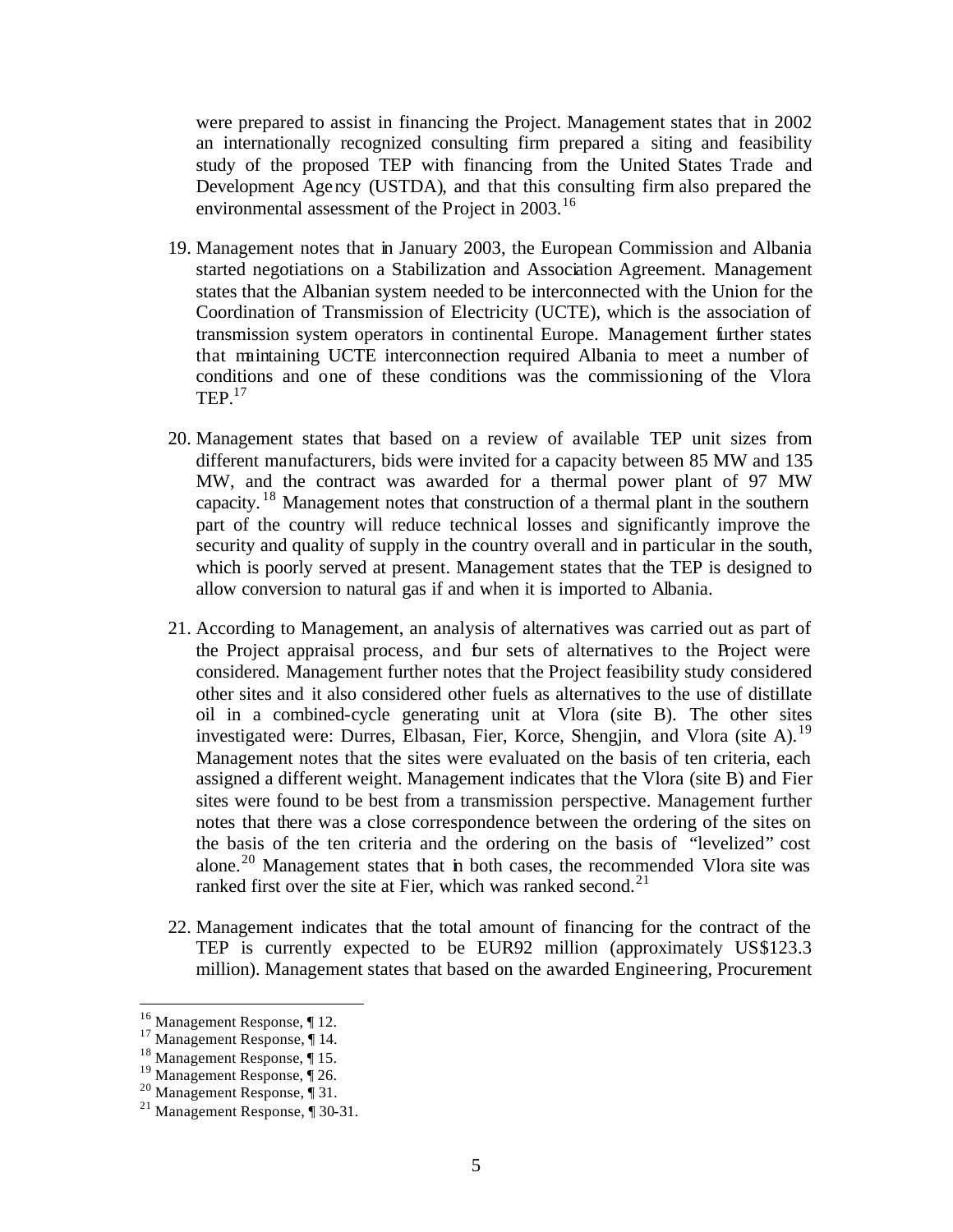and Construction (EPC) contract, the cost of the power station project includes: (i) an offshore oil tanker terminal; (ii) an undersea pipeline; and (iii) fuel storage facilities. It also includes a connection to the Albanian transmission system at the Babica 220/110 kV substation located seven kilometers away. The Project also includes funding for technical assistance and training.<sup>22</sup>

- 23. Management indicates that the Project was assigned a "Category A" rating for Environmental Assessment (EA), because it recognized the potential significant impacts on the environment and the need for avoidance, mitigating and monitoring measures. Particular areas of concern include the impacts on air quality from stack emissions, water quality from cooling water discharge, and any ancillary impacts on the Narta lagoon, which according to Management is located about two kilometers from the Project site.
- 24. Management states that the key safeguard policies that were investigated for relevance under the EA (OP 4.01) process included Natural Habitats (OP 4.04), due to the proximity of the Narta lagoon (since then designated for protection) and Involuntary Resettlement (OP 4.12), due to the possible need for land acquisition for transmission line towers. Management further states that during Project preparation review and after consultations on the protected area around the Narta lagoon with the United Nations Development Programme (UNDP), it was found that the potential impacts on natural habitats would not be significant and hence the Bank's safeguard policy would not be applicable.
- 25. The Response notes the Requesters' concern that one or more additional TEPs would raise generation capacity at the selected Vlora site to as much as 300  $MW<sup>23</sup>$  Management states that the Project documentation shows the Vlora site could physically accommodate additional units for a total installed capacity of 300 MW. Management further states that "*the Project being financed by the Bank, EBRD and EIB is limited to one facility of 97 MW capacity and the final EA focused on that only*." Management adds that "*if the Government decides to proceed with additional generation units (either at the Vlore site or another location), then a new comprehensive EA will be required.*" 24
- 26. The Response addresses the Requesters' concerns regarding: (i) a proposed major industrial or "energy park;" and (ii) a proposed oil storage facility operated on a concession basis and located at a partially-built site south of the Vlora TEP, stating that, to Management's knowledge, the proposal for the energy park never advanced to the pre-feasibility stage and that a proposed onshore oil terminal concession is not related to the Project, which will have its own independent offshore terminal, pipeline and storage tanks. Management indicates that, in its view, Project due diligence for unassociated investments in the general Project area did not need to be carried out by the Bank.

 $22$  Management Response, ¶ 18.

 $23$  Management Response,  $\P$ 49.

<sup>24</sup> Management Response, ¶ 52.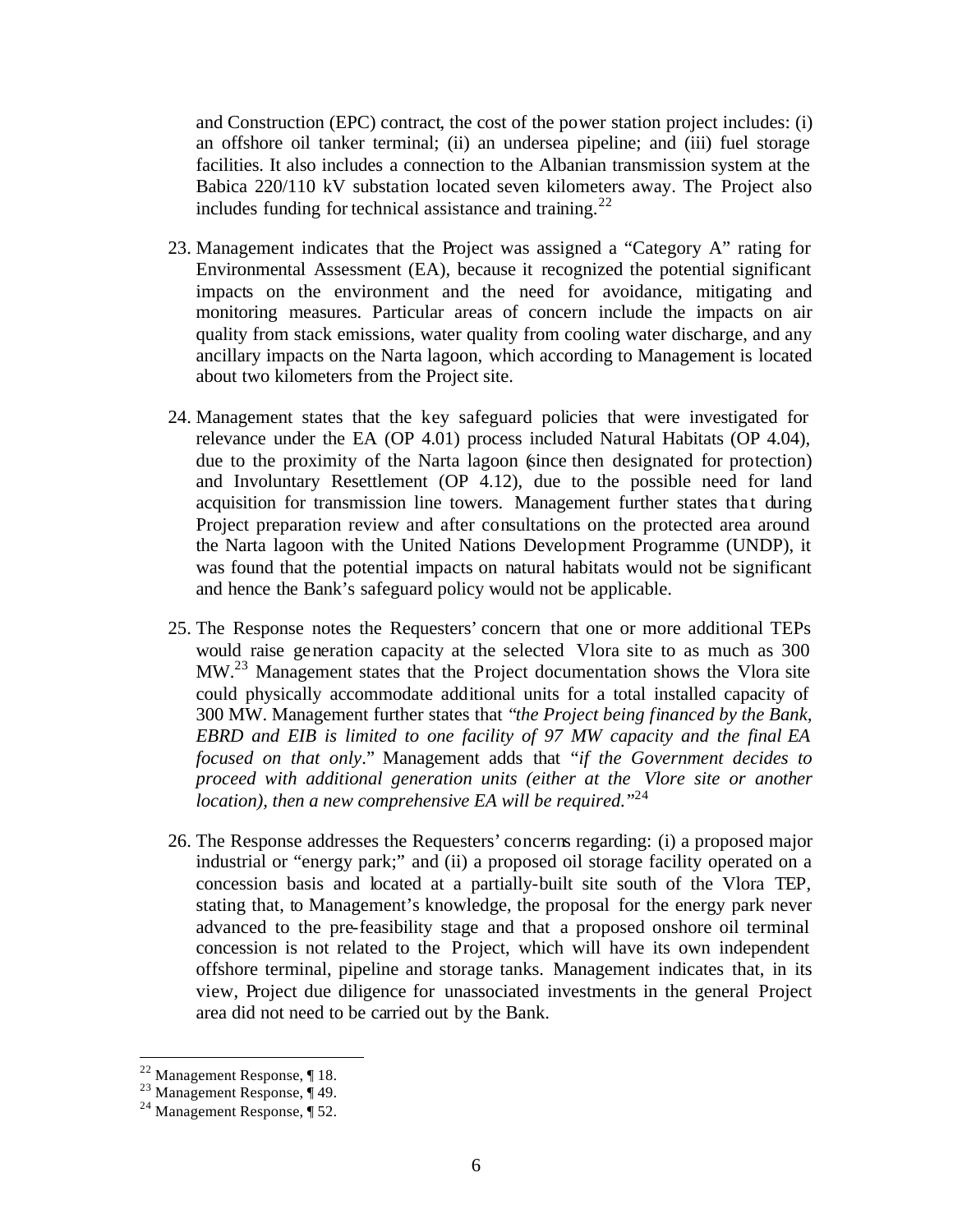- 27. In its Response, Management agrees that there was insufficient coverage in the EA on the matter of the review of potential cultural property. Management indicates that when this issue was subsequently raised, it carried out a supervisory visit was carried out in July 2006.<sup>25</sup> Management notes that as a result of the visit, it concluded "*that the site is not of archaeological significance due to the known locations of the ancient city sites in the Vlore Bay region and the lack of any evidence of human habitation during digging for the adjacent fishing harbor in the early 1980s and beyond. Consequently a surface survey of the selected site prior to the start of construction is neither necessary nor justifiable."<sup>26</sup>*
- 28. With respect to the Requesters' concern of the Project's potential impacts on ecosystems (i.e. *"fisheries, natural habitat, ecosystem, coral colonies*"), Management states that the EA and measures to be taken during implementation are adequate. Management indicates that the Project site is outside the protected area around the Narta lagoon, designated as such in 2004 by the Government, and is not anticipated to have an impact on this area.
- 29. Management states that the issue of tourism potential is not covered directly by Bank safeguard policies, but only indirectly through related issues such as potential impacts on cultural property and natural habitats. Management notes that while tourism adjoining the immediate site could possibly be reduced, the benefit of more reliable power in the Vlora area (and generally in the southern part of Albania) for tourism "*is undeniable*."
- 30. Management indicates that the Bank Policy on Involuntary Resettlement was "triggered" and a Policy Framework for Land Acquisition was included in the PAD and disclosed. Management notes that this Framework was needed to address the very small amount of land that will need to be acquired for transmission line towers and not for the TEP itself. Management states that the land acquisition will not lead to actual displacement of households or businesses, since acquisition of privately held land is unlikely.
- 31. Management asserts that the EA was carried out "*in full compliance*" with relevant EU laws and guidelines. In addition, Management notes that the approach to due diligence followed by EBRD and EIB is heavily influenced by EU Directives. Management states that the Requesters' claim that the Project violates Albanian laws on environment and public participation is not supported by legal citations and that the Government has stated that all Albanian legal requirements have been complied with in approving the Project and issuing the relevant licenses.
- 32. Management addresses the draft findings of the Aarhus Convention Compliance Committee and states that the Bank's safeguard policy framework supports the Convention by, among other items, seeking early and meaningful dialogue.

 $25$  Back-to-Office Report on Cultural Property Issues, July 2006 included as Annex 3 to Management Response.

<sup>26</sup> Management Response, ¶ 56.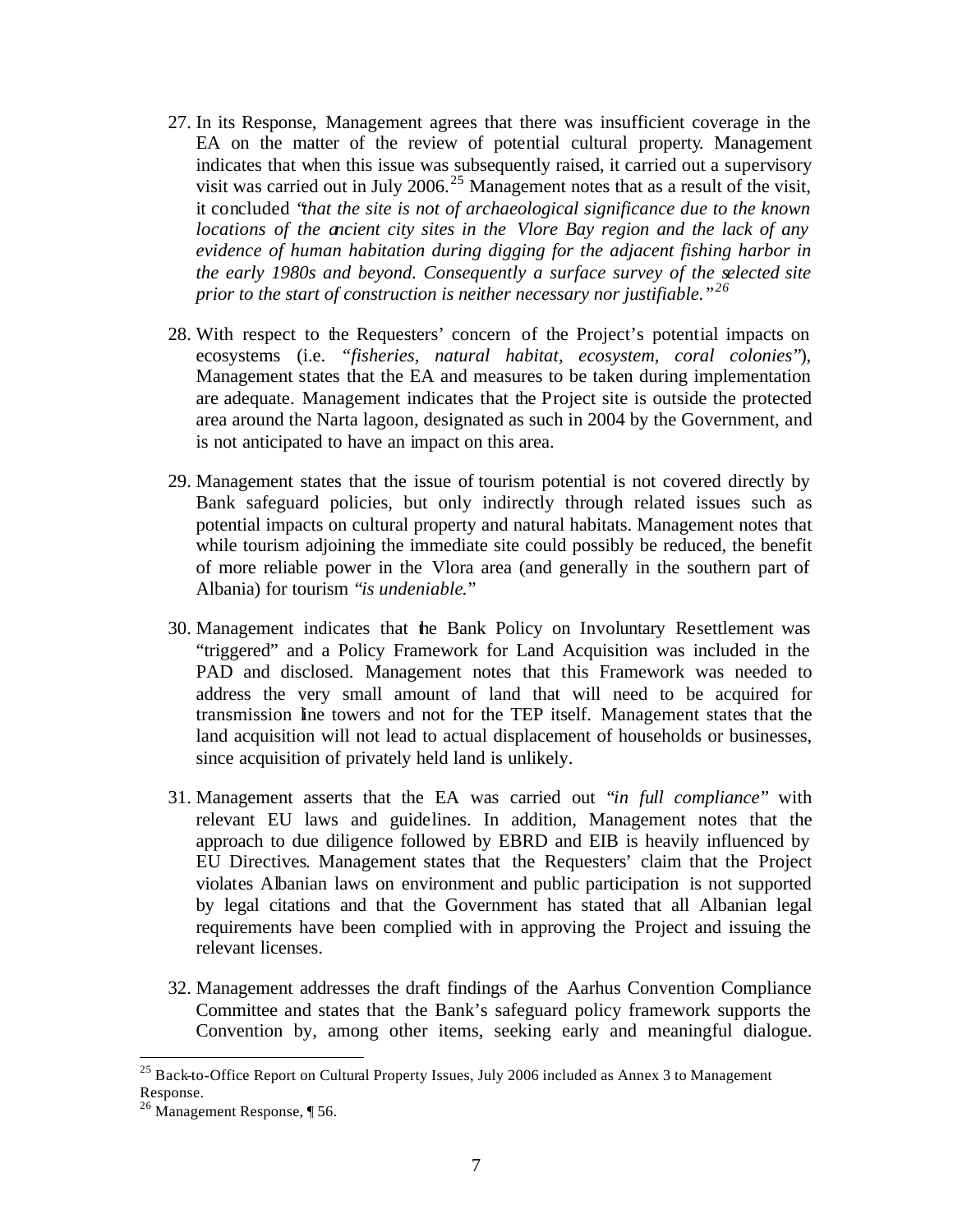Management states its belief that the process leading up to the Project respected the requirements of the Aarhus Convention.  $27$ 

# **D. Eligibility**

- 33. The Panel must determine whether the Request satisfies the eligibility criteria for an Inspection, as set forth in the 1993 Resolution establishing the Panel and the 1999 Clarifications, <sup>28</sup> and recommend whether the matter alleged in the Request should be investigated.
- 34. The Panel has reviewed the Request and Management's Response. Panel Member Tongroj Onchan, together with the Panel's Deputy Executive Secretary Dilek Barlas and expert consultant Eduardo Abbott, visited Albania from June 24 to June 30, 2007. During their visit, the Panel Team met with a wide array of Project stakeholders, including the Requesters, national, local and Project authorities, members of the Albanian Academy of Sciences, local professionals, including architects, engineers, journalists, archeologists and lawyers, members of the association of tourist and hotel entrepreneurs, student leaders, and numerous members of local NGOs and the community. The Panel also met with the Project Task Team Leader in the Bank Country Office of Tirana. The Panel Team visited the Project site, the city of Vlora, and the Fier site.
- 35. The Panel wishes to thank all those who facilitated the Panel Team's visit, especially the Civic Alliance for the Protection of the Bay of Vlora (CAPBV), officials of the Ministry of Finance, Ministry of Economy, Trade and Energy, KESH, the World Bank Country Office in Tirana and the many academics and members of civil society who met with the Panel Team in Manhattan, Tirana, Vlora, and the Project site.
- 36. Based on the reasons set forth below, the Pane l is satisfied that the Request meets all of the eligibility criteria provided in the 1993 Resolution and Paragraph 9 of the 1999 Clarifications.
- 37. During the visit, the Panel confirmed that the Requesters are legitimate parties under the Resolution to submit a Request for Inspection to the Inspection Panel. The persons who signed the Request have, and/or represent people who have, common interests and concerns related to the Project, and reside in the Borrower's territory, as required by Paragraph 9(a).
- 38. The Panel notes that the Request "*assert[s] in substance that a serious violation by the Bank of its operational policies and procedures has or is likely to have a material adverse effect upon the requesters*" as required by Paragraph 9(b).

<sup>&</sup>lt;sup>27</sup> Management Response,  $\P$  62.

<sup>28</sup> Conclusions of the Board's Second Review of the Inspection Panel (the "1999 Clarifications")*,* April 1999..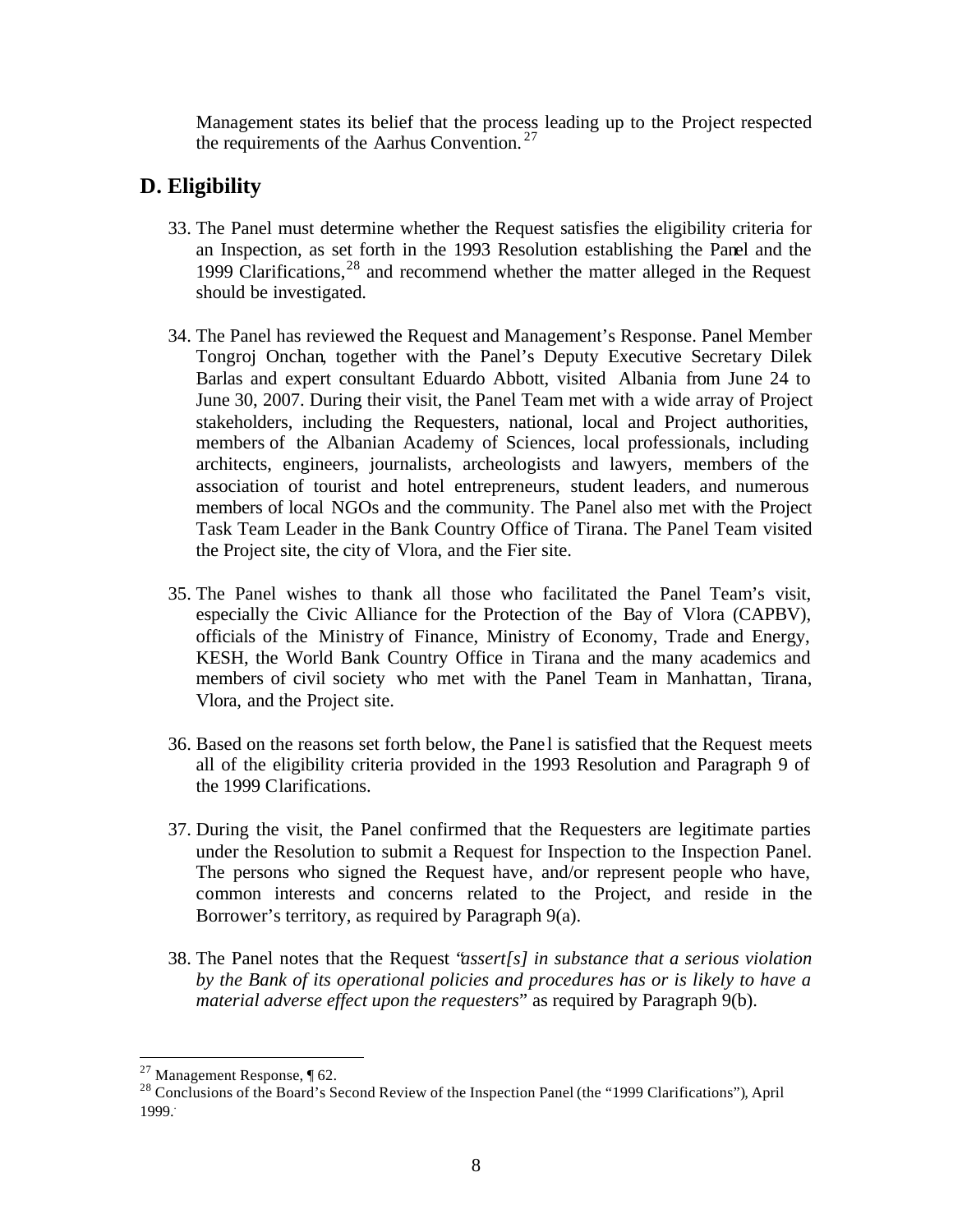- 39. The Panel has reviewed the claims and the Management Response carefully in relation to this criterion. The Panel also gathered relevant information during its eligibility visit to Albania, particularly through its visit to the Project area, the proposed alternative Project site in Fier, and its meetings with Requesters, other members of civil society and local communities that might be affected by the Project, who reiterated the claims of non-compliance by the Bank with its own operational policies and procedures, and related harm.
- 40. The Panel wishes to emphasize that it recognizes the immediate importance of developing sources of electricity for Albania, which the Requesters also recognize. However, the Requesters have expressed serious concern about the construction of the TEP in Vlora. They claim that the Project will cause very significant harm to the environment, ecology, tourism of Vlora Bay area and Narta Lagoon, sites of great ecological, historical and cultural importance.
- 41. The Requesters and Management have advanced conflicting assertions regarding a number of important issues. Some of these issues are highlighted below.

### **Environmental Assessment**

- 42. **Analysis of Alternative Sites.** The Requesters have expressed serious concerns about the adequacy of Management's consideration of other sites than Vlora. In its Response, Management states that seven candidate locations for a thermal power plant were evaluated on the basis of ten weighted criteria, including environmental and social factors. The Panel notes that Management indicates that "*there are no internationally standardized approaches to conducting such site rankings, and other evaluators might have chosen different ranking factors or*  weightings."<sup>29</sup> The Panel notes that the Requesters dispute this notion and during the Panel visit stated that these criteria were chosen to justify the selection of the Vlora site. They claim that based on an appropria te selection criteria the best and most effective option would not be the building of a new plant at Vlora, but the rehabilitation of the existing power plant in Fier, a town 20 miles north-west of Vlora.
- 43. During its visit, the Panel Team noted that the selection of Vlora as the Project site is a source of significant dispute and controversy for the local community of Vlora. Some of the concerns expressed to the Panel Team relate to the potential harm to be caused by the TEP emissions both in the water and air which, because of prevailing winds and currents, will affect the enclosed Vlora Bay and contaminate the Vlora city air. These effects will have a negative impact not only on local population and fishing but also on the tourism industry which is an important source of employment and income in the area. The Requesters stated that the prospect of economic growth of the area is mostly based precisely on the activities to be harmed by the Project, namely tourism and fishing.

<sup>29</sup> Management Response, ¶ 47.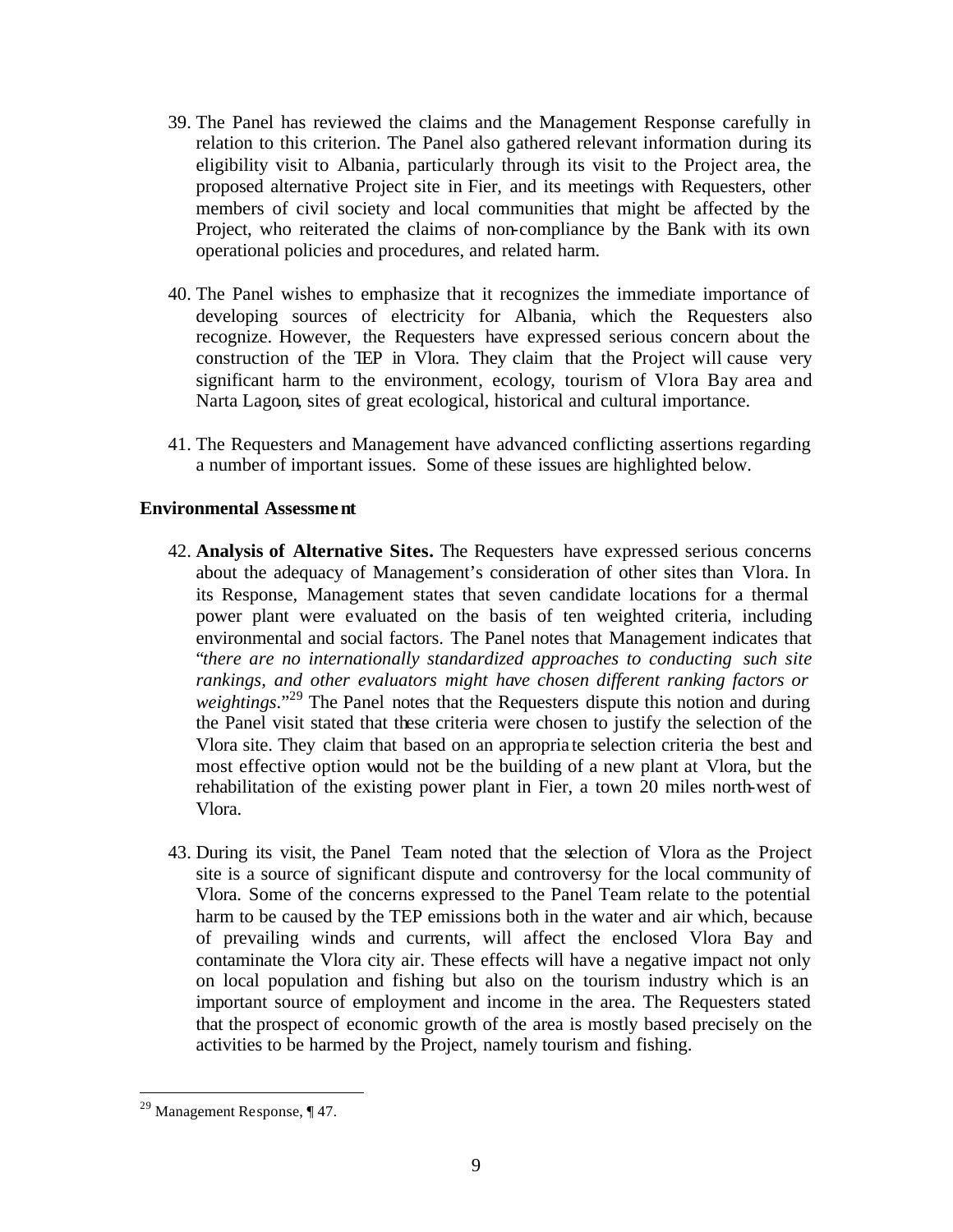- 44. The Requesters have also expressed concern about the adequacy of Management's assessment of other fuels as alternatives to the use of distillate oil. Management states that the use of natural gas, indigenous coal and heavy fuel oil was considered. Management indicates that the option of a natural gas-fired combined-cycle unit at each of the proposed sites was found to be more costly than the distillate fuel option but that, if and when imported natural gas is brought to Albania, the Vlora plant could be readily converted to gas.
- 45. **Project Site Characterization**. The Panel notes the Requesters claim that the EA misrepresents the Project site. The Requesters' objection to the representation of the site in the EA as "*green field site … relatively barren coastal area with little vegetation or wildlife.*" The Requesters note the proximity of the Project site to the Narta Lagoon, which is a protected area composed of beaches, sand dunes, forests and wetlands and is home to a number of endangered species. The Requesters assert that the area is sanctuary to important animals, plants and coral colonies, which might be significantly harmed by the Project. They allege that this was not considered during the preparation of the EA. The Panel notes Management's statement that the EA provided sufficient in-field review and site characterization and that where field data was missing reasonable surrogates were chosen. It adds, though, that the EA does rely on a certain level of reconnaissance level information on some topics, which will need to be refined as implementation progresses. Management adds that it "*sees no appreciable gains from an examination of additional project possibilities or choices selected."<sup>30</sup>*

### **Public Consultation and Disclosure**

- 46. The Requesters assert that no adequate public consultation was carried out during the preparation of the Project. They claim that most of the meetings were not properly advertised, the information provided incomplete and, that in any event most of the meetings took place after the selection of the Project site had been approved by Government authorities.
- 47. In its Response, Management states that a public meeting was held in Vlora in October 31, 2002 to discuss the findings of the final siting study (dated October 21, 2002), and the draft feasibility study (dated August 6, 2002) including a detailed preliminary environmental analysis and a draft outline of an EA. Management indicates that following the standard Bank procedures for Category A projects, public consultations were held at the early EA preparation stage on April 2, 2003 and draft EA report stage on September 3, 2003.
- 48. The Requesters note that on April 27, 2005, they submitted a communication to the Aarhus Convention<sup>31</sup> Compliance Committee ("the Committee") with regard

<sup>30</sup> Management Response, ¶ 55.

<sup>&</sup>lt;sup>31</sup> Aarhus Economic Commission for Europe Convention on Access to Information, Public Participation in Decision-Making and Access to Justice in Environmental Matters, done at Aarhus, Denmark, 25 June 1998, ECE/CEP/43 (hereinafter "Aarhus Convention").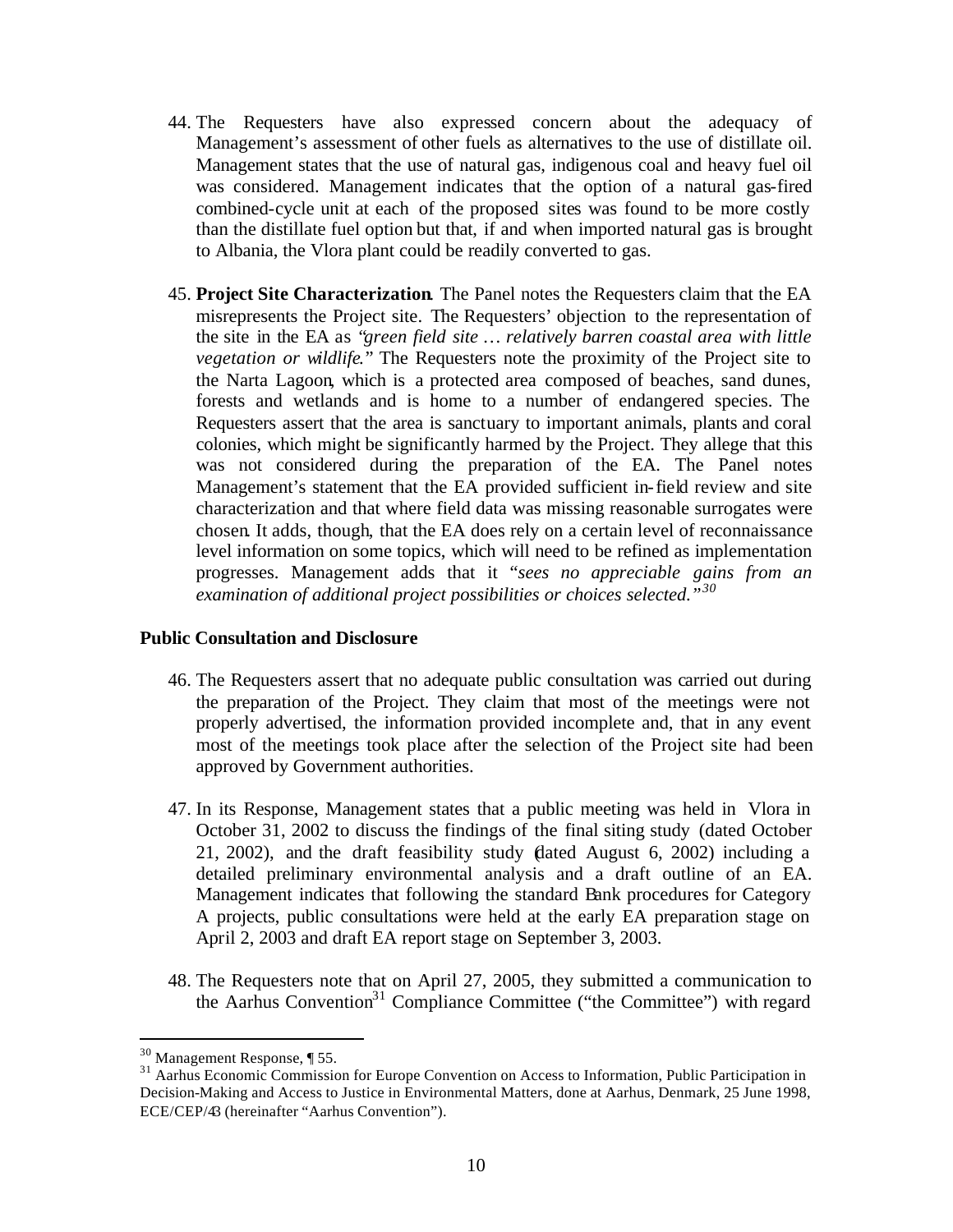to compliance by Albania with its obligations under the Aarhus Convention concerning public access to information and participation in decision-making on the construction of an industrial park and a thermal power plant.<sup>32</sup>

- 49. The draft findings of the Committee dated March 23, 2007, with regard to the  $decision<sup>33</sup>$  on the approval of the construction site of the thermal power plant in Vlora, were attached to Management Response.<sup>34</sup>
- 50. The Panel notes that the draft findings the Committee, with regard to Decision No. 20, which established the site of the thermal power plant at Vlora, state that "*the only element of public participation in this phase of the process appears to have been the public meeting that took place in Vlora on October 31, 2002*." The Panel also notes the Committee's draft finding that "*the obscure circumstances around the meeting in October 2002, and the failure of the Party concerned to provide anything to substantiate the claim that the October meeting was duly announced and open for public participation, clearly point to the conclusion that the Party concerned failed to comply with the requirements for public participation set out in paragraphs 3, 4 and 8 of article 6 of the Convention*."<sup>35</sup> The Committee's draft findings did not consider the meetings that took place on April 2, 2003 and September 3, 2003 as instances of public participation since they occurred after Decision No. 20 had been finalized.<sup>36</sup>
- 51. With respect to the above mentioned public consultations of the draft EA that took place on April 2, 2003 and September 3, 2003, the Committee, in its draft findings noted that "*no information has been provided by the Party concerned to demonstrate that the meetings in April and September 2003 were publicly announced, so as to make it possible for members of the public opposing the project to actively take part in the decision-making. Nor has the Party concerned been able to give any reasonable explanation as to why the rather strong local opposition to the project, indicated by the 14,000 people calling for a referendum, was not heard or represented properly at any of these meetings. It is thus clear to the Committee that the invitation process also at this stage was selective and insufficient."<sup>37</sup>*
- 52. The Panel notes the Committee's draft findings with respect to the decision on the siting of the TEP near Vlora<sup>38</sup>, which state that "*although some efforts were made* to provide for public participation, these largely took place after the crucial *decision on siting and were subject to some qualitative deficiencies, leading the*

<sup>&</sup>lt;sup>32</sup> Communication ACCC/C/2005/12 by the Alliance for the Protection of the Vlora Gulf (Albania).

<sup>&</sup>lt;sup>33</sup> Decision of the Council of Territorial Adjustment of the Republic of Albania Decision No. 20 dated February 19, 2003.

<sup>34</sup> Management Response, Annex 4.

 $35$  Draft Findings and Recommendations of the Committee dated March 23, 2007,  $\P$  67.

 $36$  Id. at ¶ 68.

 $37$  Id. at  $\frac{1}{10}$  69.

<sup>&</sup>lt;sup>38</sup> Decision of the Council of Territorial Adjustment of the Republic of Albania Decision No. 20 dated February 19, 2003.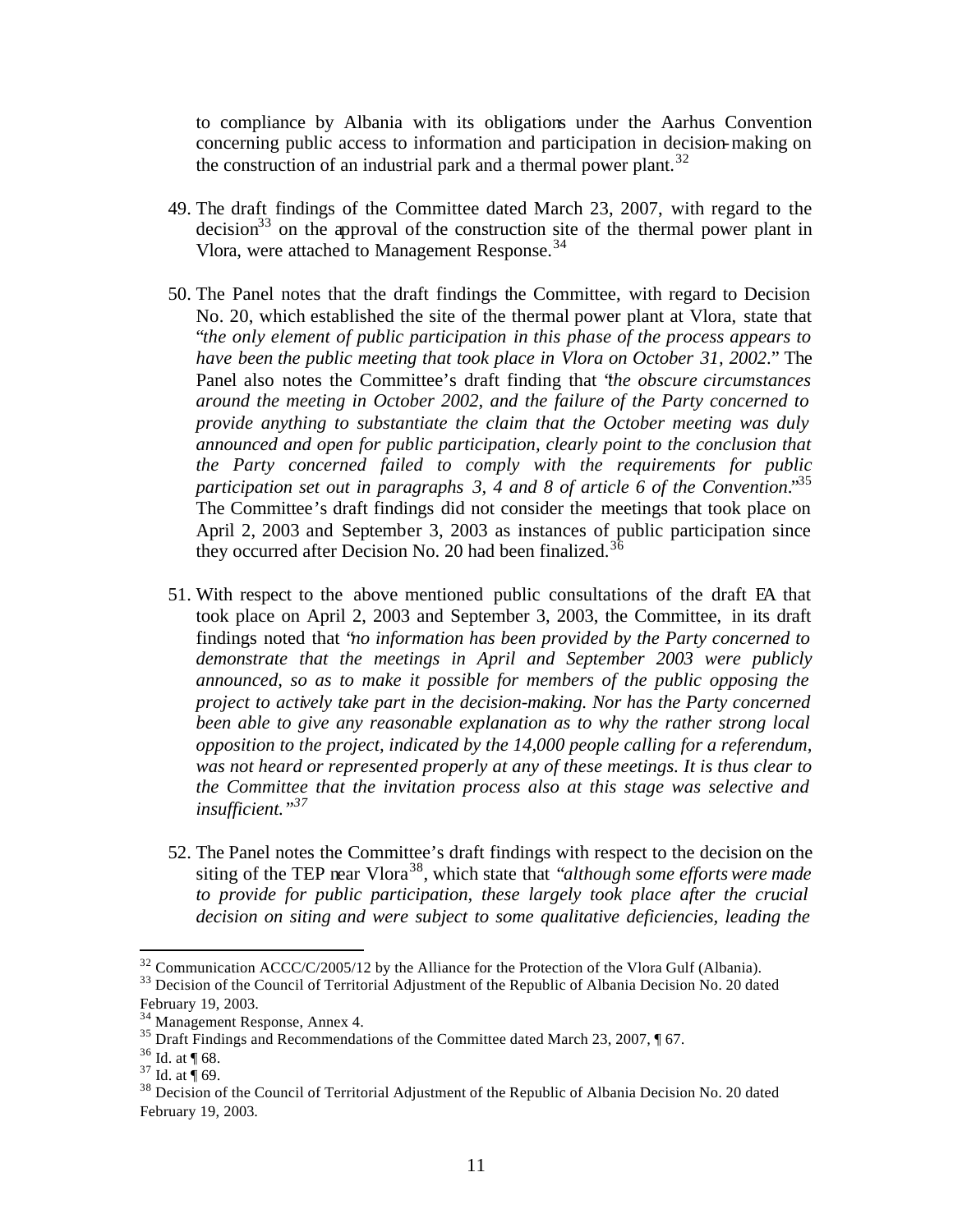*Committee to find that the Party concerned failed to comply with the requirements in question."<sup>39</sup>*

- 53. With respect to the Requesters claim regarding the lack of public participation and disclosure, the Panel notes Management's contention that: (a) the Committee's compliance process is still underway,  $40$  and (b) the process leading up to the Project respected the requirements of the Aarhus Convention. The Panel notes that in fairness to all parties concerned, the facts related to these allegations and Management compliance, or lack thereof, with applicable policies and procedures can only be determined in the course of an investigation.
- 54. **Cumulative Impact**. The Panel notes that the Requesters claim that, "*the Environmental Impact Assessment, in which the Bank has based its loan, refers only to one thermal power plant of 100 MW, while in the decision of the Government No. 610 dated 09/21/2004 - which the Bank is or should have been aware of - it is explicitly written that it is agreed to reach a capacity of 300 MW in next phases."* The Requesters further indicate that "*the Government approved (Law No. 9231 dated 05/13/2004) just one km far from Vlora Thermal Power Plant a concessional agreement of building of* [a] *large oil storage deposit in Vlora Bay.*<sup>41</sup> The Requesters assert that the Bank failed to take into account the future cumulative environment impact of one or more additional thermal power plants that would raise generation capacity at the selected Vlora site to as much as 300 MW and the other investments already approved by the Government in the vicinity of the Project site.
- 55. As noted above, Management states that the proposal for the energy park never advanced to the pre-feasibility stage and that a proposed onshore oil terminal concession is not related to the Project. Management indicates that, in its view, Project due diligence for unassociated investments in the general Project area did not need to be carried out by the Bank.

#### **Natural Habitats**

- 56. The Requesters assert that the Project site is located only 746 meters from the Narta Lagoon, which is a protected area, rather than the two kilometers as indicated in the Project documents. According to the Requesters, the Project will have significant impacts on the protected area and the Bank's policy on natural habitats applies.
- 57. Management states that the Project site is outside the protected area around Narta Lagoon, designated as such in 2004 by the Government, and is not anticipated to

<sup>&</sup>lt;sup>39</sup> Draft Findings and Recommendations of the Committee dated March 23, 2007, ¶ 77.

<sup>&</sup>lt;sup>40</sup> Management Response includes in Annex 5 the "World Bank Response to Draft Findings of the Aarhus Convention Compliance Committee."

<sup>&</sup>lt;sup>41</sup> Request for Inspection, letter dated April 30, 2007,  $\P$  4.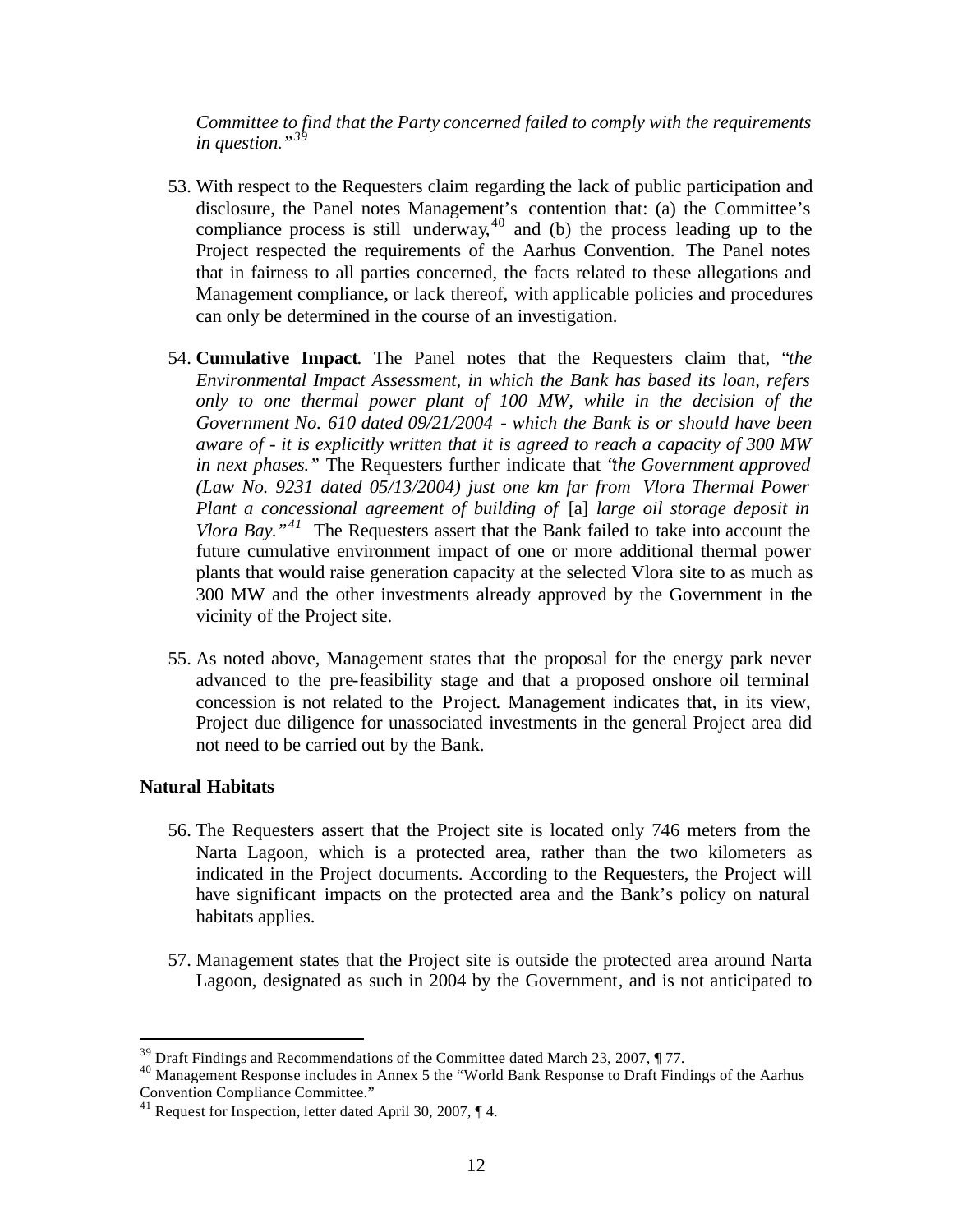have an impact on this area. Management notes that the Bank's policy on Natural Habitats does not apply.

58. The Panel observes that with respect to the Narta Lagoon the PAD states that "*Parliament is expected to designate the Narta Lagoon as a 'Protected Area' under a new law which provides for the establishment of protected areas to ensure the conservation of natural resources, protect biodiversity, and restore and maintain habitats and species. The Government has confirmed that the proposed Vlore power plant site will be outside of the boundaries of the Narta Lagoon protected area." <sup>42</sup>* The Panel notes that the character of the natural habitat of the Narta Lagoon is not under dispute but the probable effects of the Project is subject of contention.

### **Cultural Property**

- 59. The Panel notes the conflicting assertions between the Requesters and Management regarding the archeological and historical significance of the Project site. The Panel notes that the Requesters assert that the Project site has important archeological and historical significance. The Requesters state that the Project site is in close proximity to an ancient Mediterranean port city, Treport Cape/Aulona, that has archeological significance. The Panel also notes that the Requesters state that the Project site has historical significance to Sephardic Jews escaping from Spain in 1492 who landed and settled in Vlora. The Requesters expressed strong concern that, if the thermal power plant is built, it will destroy the unique historical and cultural significance of the area. Local archeological experts reiterated and provided further information about these claims to the Panel Team during its visit to the Project area.
- 60. In its Response, Management acknowledges that there was insufficient coverage of the potential cultural property issues in the Environmental Assessment. Management states that a supervisory visit which was carried out in July 2006 concluded that the Project site *"is not of archeological significance"* and that "c*onsequently a surface survey of the selected site prior to the start of the construction is neither necessary nor justifiable."<sup>43</sup>* Management also states that "*monitoring of excavations during construction of the plant and related civil works to identify and protect 'chance finds' was deemed the only action that needed to be taken, consistent with established Bank practice, and this is provided in the EPC contract."<sup>44</sup>*

 $42$  PAD, p. 34.

<sup>43</sup> Management Response, ¶ 56.

<sup>44</sup> Management Response, ¶ 44.